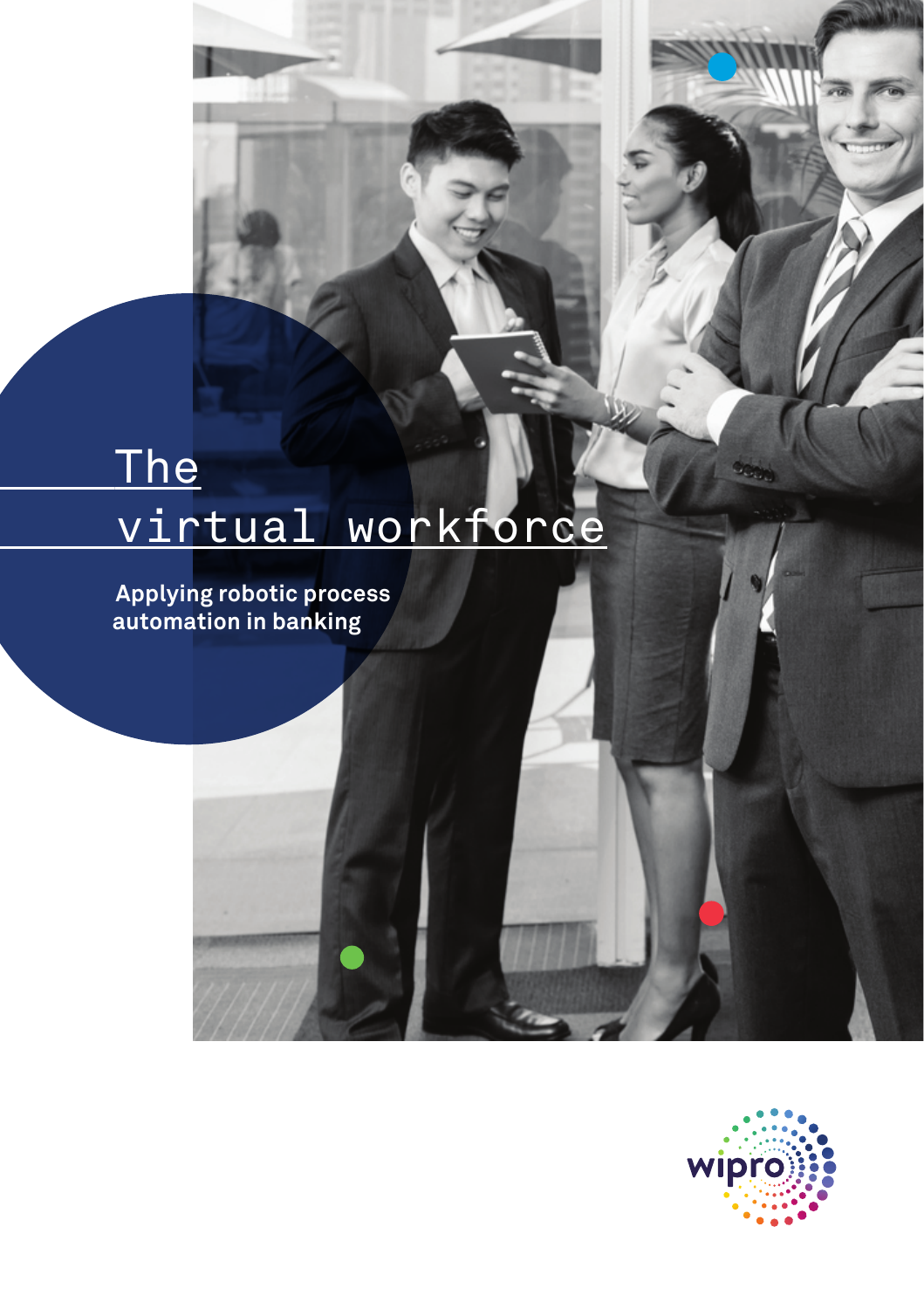## **Robotic process automation in banking**

The banking and financial industry is in the midst of digital disruption. The industry is further challenged by the need to optimize cost, build scale and deliver swift responses to service requests.

However, banks are not able to innovate due to due to fragmented processes and multiple legacy IT systems that manage these processes. In addition, banks also have to be compliant to regulatory requirements and maintain data privacy while processing a large number of documents and personal data.

RPA helps banks transform their business processes by integrating and working with their legacy systems through deployment of bots to:



Lower transaction processing time by upto 60%



Improve productivity by upto 70% through reduction of manual efforts



Help banks redeploy staff to higher skilled roles away from repetitive rule based tasks



Maintain near 100% accuracy levels due to elimination of manual errors



Automate routine reporting requirements



Adhere to regulatory requirements and eliminate data security risks

### **The automation journey roadmap**

| <b>Computer centric</b><br>processes have varied<br>complexity | Data entry                                                                                                                                                                                                                        | <b>Rule based transaction</b>                                                                                                                                                                                               | <b>Knowledge based</b><br>transactions                                                                                                                                                                |
|----------------------------------------------------------------|-----------------------------------------------------------------------------------------------------------------------------------------------------------------------------------------------------------------------------------|-----------------------------------------------------------------------------------------------------------------------------------------------------------------------------------------------------------------------------|-------------------------------------------------------------------------------------------------------------------------------------------------------------------------------------------------------|
| Our suggested<br>approach                                      | • Target as quick wins<br>• Minimum risk and quick<br>returns can be automated<br>within rule or knowledge<br>based processes                                                                                                     | • Identify straight<br>through scenarios for<br>automation<br>• Can be initiated<br>simultaneously with<br>data entry processes                                                                                             | Should be targeted on a<br>case to case basis; once<br>type A and B have<br>generated savings for<br>further investment                                                                               |
| Our experience                                                 | • Up to 30% of manual<br>effort goes in these<br>activities<br>• Up to 30% of manual<br>effort goes in these<br>activities<br>• Typical efficiency gain of<br>$70 - 100\%$<br>• Average $6 - 8$ weeks to<br>start realizing value | • Up to 50% of manual<br>effort is of type B<br>• Addressable effort via<br>robotics or artificial<br>intelligence up to 70%<br>• Efficiency gains<br>$40 - 100\%$<br>• Average $10 - 16$ weeks<br>to start realizing value | • Up to 20% of manual<br>effort is of type C<br>• Addressable effort via<br>artificial intelligence up<br>to $50\%$<br>• Efficiency gains 10 - 40%<br>· Average 14+ weeks to<br>start realizing value |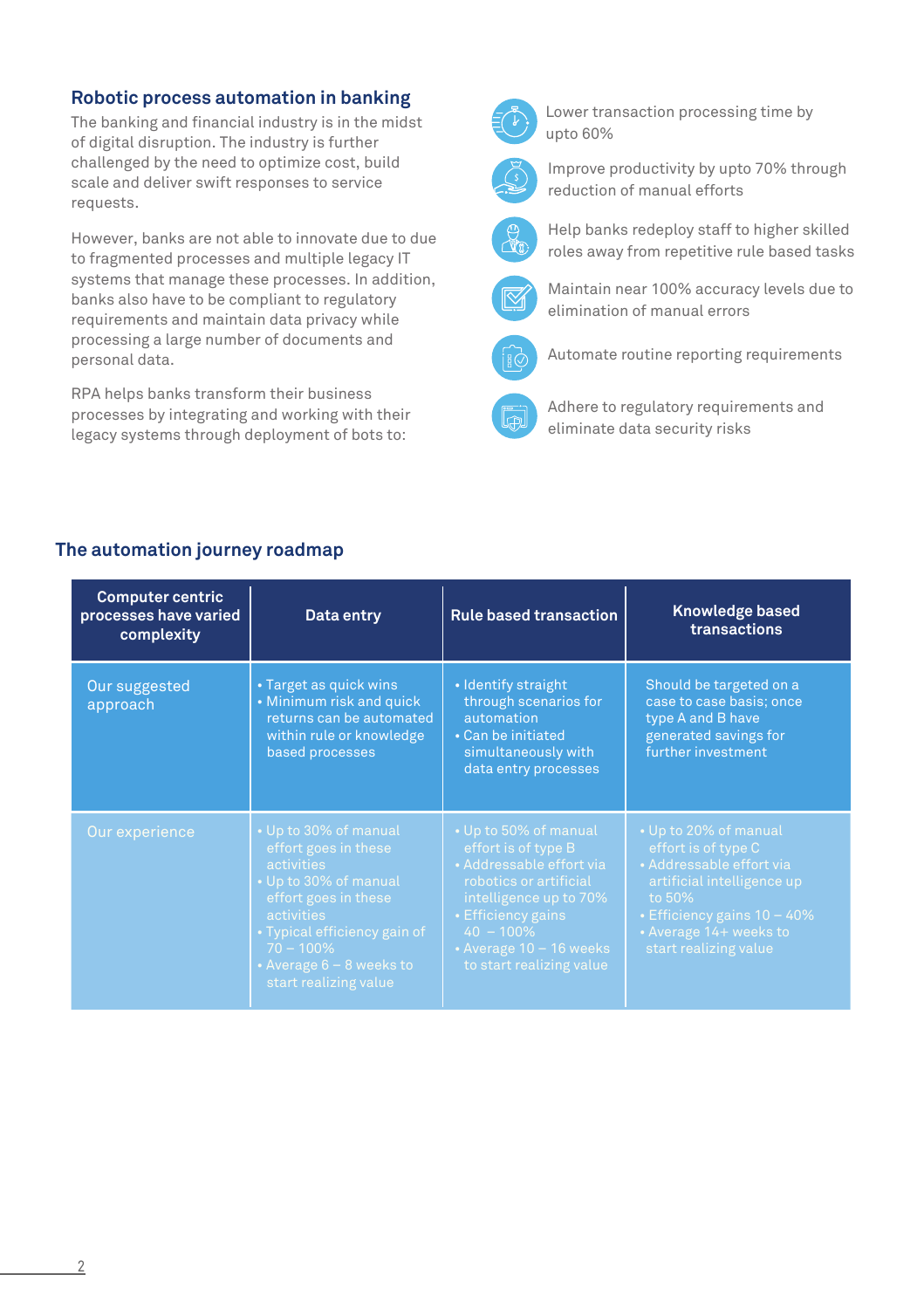### **The RPA value chain -** Delivering excellence for the banking domain

| <b>Banking</b>                                                                                                                                                                                                                                                                                                                      | Card ops                                                                                                                                                                                                                        | <b>Core operations</b>                                                                                                                                                                                                    | Lending                                                                                                                                                                                                                    | <b>Risk and compliance</b>                                                                                                                                                                              |
|-------------------------------------------------------------------------------------------------------------------------------------------------------------------------------------------------------------------------------------------------------------------------------------------------------------------------------------|---------------------------------------------------------------------------------------------------------------------------------------------------------------------------------------------------------------------------------|---------------------------------------------------------------------------------------------------------------------------------------------------------------------------------------------------------------------------|----------------------------------------------------------------------------------------------------------------------------------------------------------------------------------------------------------------------------|---------------------------------------------------------------------------------------------------------------------------------------------------------------------------------------------------------|
| Data entry into<br>multiple applications<br>while on-boarding<br>customer on core<br>banking, digital<br>channel<br>Recon - Match<br>records across<br>multiple systems<br>based on defined<br>rules<br>. Monthly review of all<br>accounts with zero<br>balance, nil-activity<br>accounts and<br>automatic mailers to<br>customers | Servicing, updating<br>new promotional<br>code<br>Generating report on<br>exceptions-auto<br>triggers for<br>resolutions of<br>unresolved cases<br>Assigning credit<br>worthiness as per<br>defined logics or<br>credit ratings | • Dormant account<br>activation<br>Address update<br>· Portfolio<br>management,<br>payment application<br>Reconciliation<br>(applicable in<br>finance, back office<br>operations)<br>• Validation checks on<br>the checks | • Credit initiation:<br>Customer tie break<br>resolution queue<br>• Credit initiation:<br>Prioritizing value<br>applications held in<br>technical queues<br>" Credit initiation:<br><b>Banks screening</b><br>review (AML) | • Banks screening<br>review<br>• Regulatory/servicing,<br>currency transaction<br>reporting<br><b>Wire transfers</b><br>checked for<br>beneficiary details<br>and against negative<br>lists (AML/Fraud) |

#### **Our success story**

**Client:** The client is a british multinational banking and financial services company headquartered in London. Wipro's team delivers loan operations for the client business.